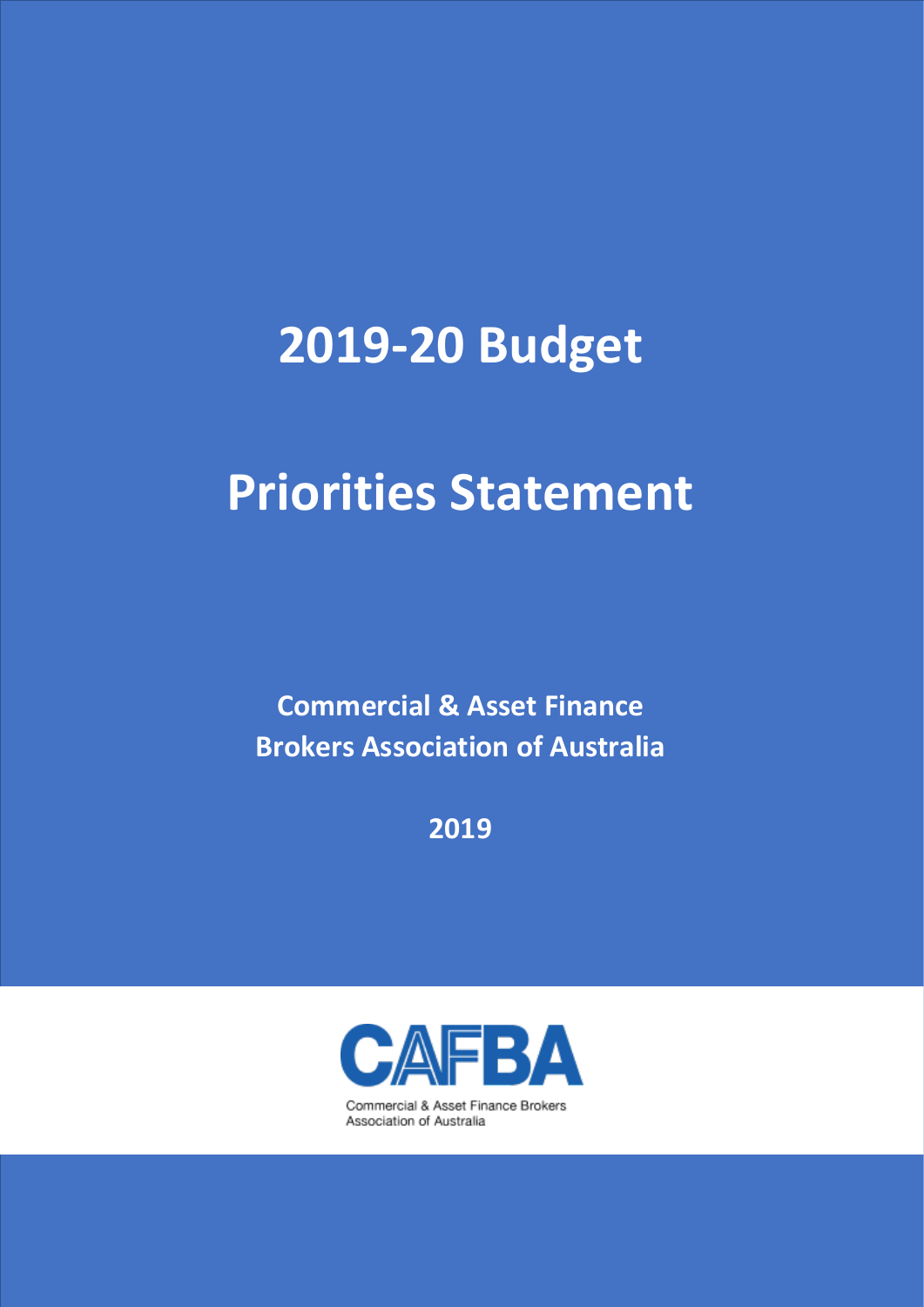

2019-20 Pre-Budget Submissions Treasury PARKES ACT 2600

22 January 2019

#### **2019-20 Budget Priorities Statement**

The Commercial & Asset Finance Brokers Association of Australia (CAFBA) welcomes the opportunity to provide our views regarding priorities for the 2019-20 Budget.

CAFBA again recognises the different pressures and competing interests that the Government must manage in the development of the next Budget. CAFBA members are not only financial service providers, but mothers and fathers, we have parents, and we are actively involved in our community. We see the need to provide government investment across a range of services; however, we need the revenue to do this.

The members of CAFBA believe the government must continue to support economic growth and pursue policies that allow businesses in Australia to thrive. Successful businesses need access to finance, a tax environment that encourages investment, and the capacity to reach out and receive services that assist them to grow when needed.

CAFBA as an organisation has considered a range of different challenges being faced by businesses and has identified six key priorities for the Australian Government to focus on in the development of the next Budget.

CAFBA recommends that the Australian Government should ensure the 2019-20 Budget:

- **establish a long-term and means-tested instant asset tax write-off;**
- **establish a business investment allowance;**
- **secure investment in Australia;**
- **increase APRA Prudential Standard APS113;**
- **continue to defend company tax cuts; and**
- **support industry associations to advise the Government.**

CAFBA looks forward to continuing to work with all representatives in Parliament to improve the national economy. We believe this should be achieved by supporting small and medium enterprises to grow their businesses and create more jobs.

Should representatives from the Treasury, Finance or other government departments wish to discuss further we would be pleased to make ourselves available.

Yours sincerely,

President Vice President

Met

David Gandolfo **Matthew Atkin**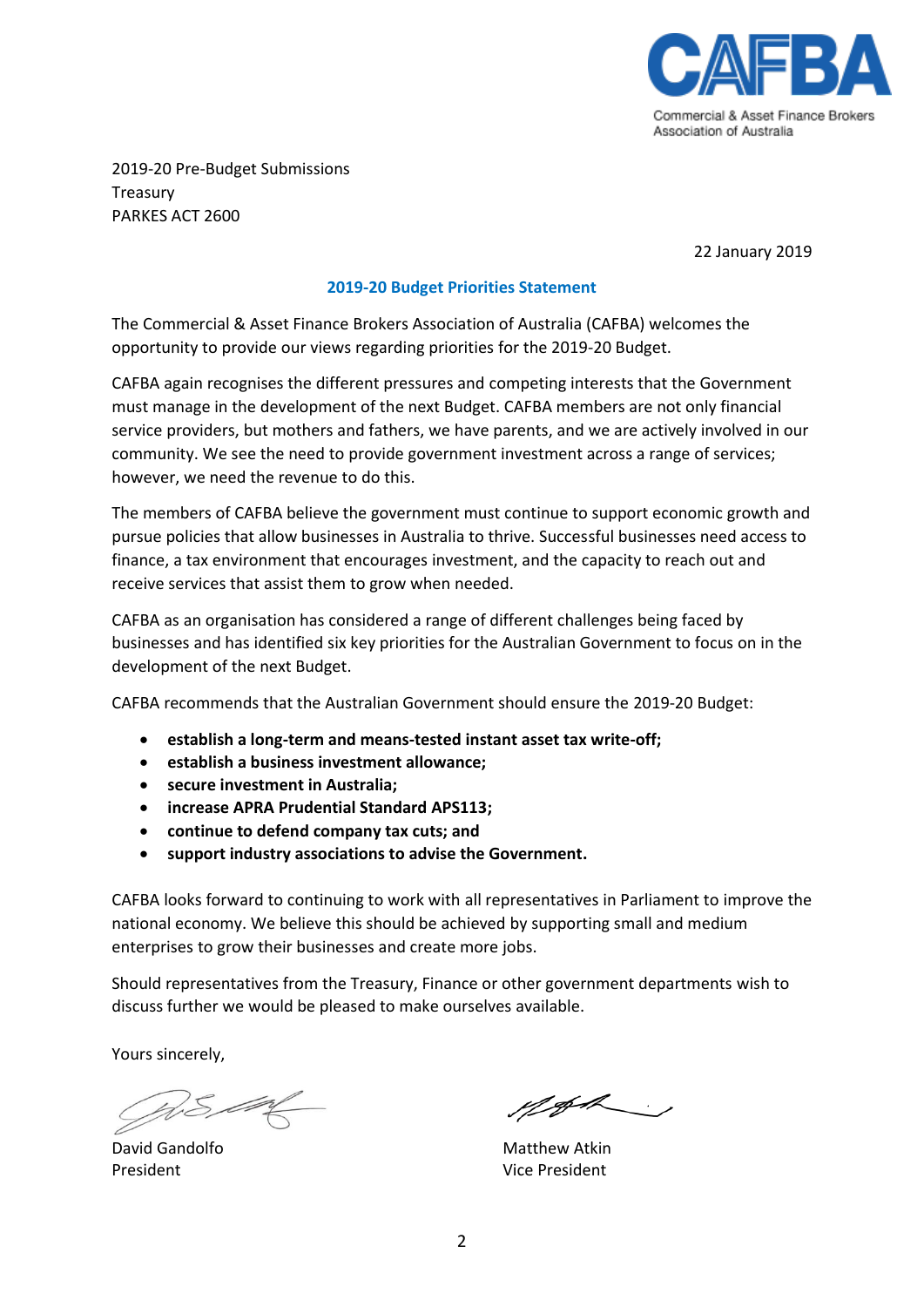#### **Background on CABFA**

The Commercial & Asset Finance Brokers Association of Australia (CAFBA) is the peak national body of commercial and equipment finance brokers, whose prime area of business is the distribution of commercial and equipment finance facilities to their clients. With over 700 members, in all states and territories, CAFBA is an important national voice in the Australian finance sector.

CAFBA members are career professionals, with recent studies showing nearly 67% (East & Partners 2017) of new commercial equipment finance is sourced through brokers. Our members and their clients are predominantly small to medium-sized businesses and operate in the commercial finance market. The total receivables in the Australian equipment finance market are approximately \$100 billion, so it is an important component of the Australian economy.

CAFBA members know that providing Australian small businesses with access to finance is crucial to economic growth. Although brokers are commonly associated with home loans, CAFBA members work in a complex environment to provide a boutique service. Without the work of CAFBA's professional members, many Australian small business owners would struggle to navigate the complexities involved with commercial equipment finance.

CAFBA embodies the strengths of its members in a unified approach for dealing with financiers and legislators at a national level and regularly seeks the views of members. As an association, CAFBA provides the framework and support to professionally assist our members in their daily activities. This involves education and training, legislative and regulatory updates and forums where the members can interact and exchange ideas with their peers.

CAFBA prides itself on being self-regulating and maintains strict membership standards on probity, continuing professional development, minimum education standards, industry experience, and reputation. It is a condition of CAFBA membership that commercial equipment finance brokers must belong to an ASIC-approved External Dispute Resolution Scheme.

CAFBA is a member of the Council for Small Business Australia and works collaboratively with the government, regulators, and business groups.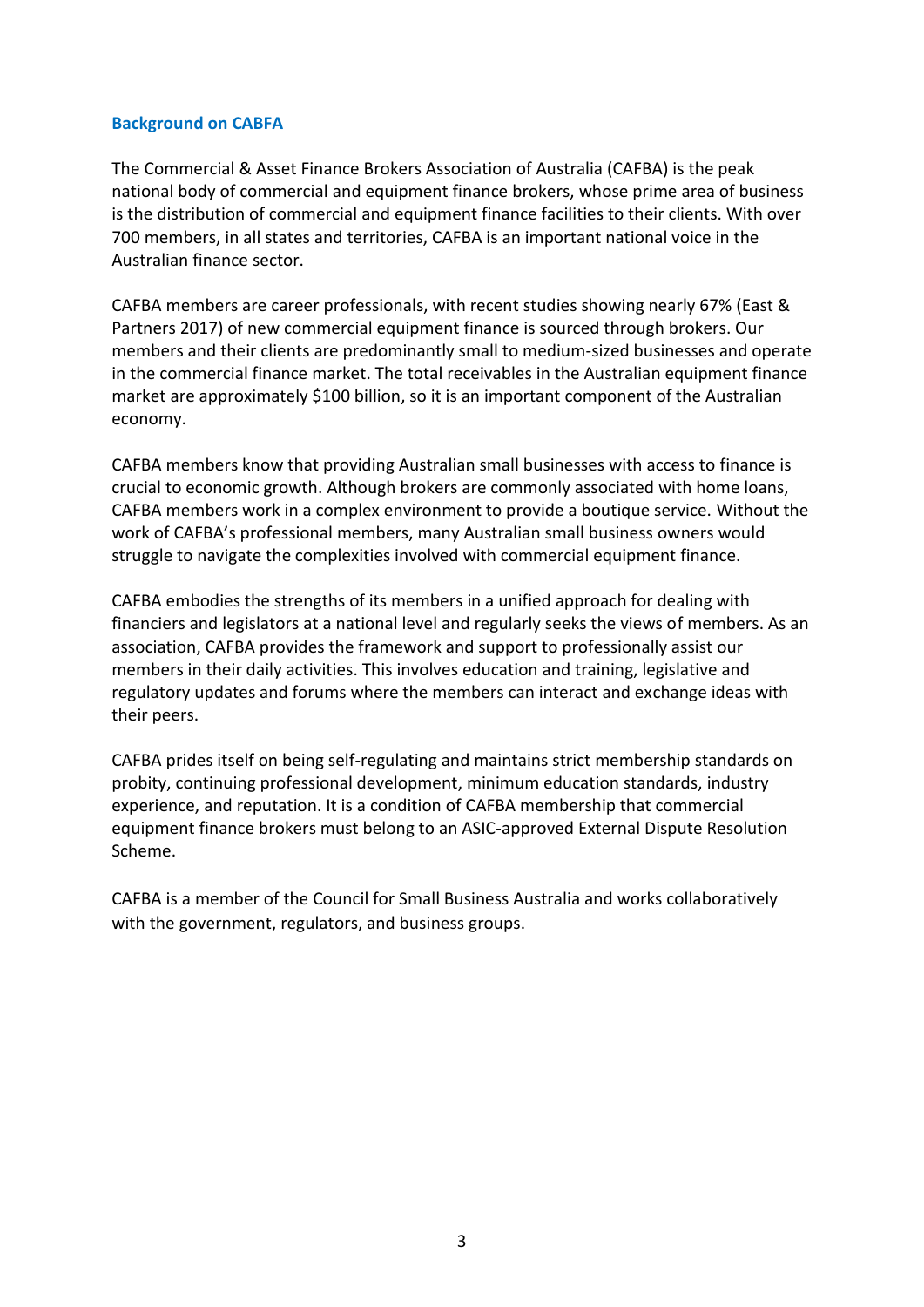# **Recommendations**

Each year, the CAFBA Executive and our staff examine and consider previous government budgets and the impact they have had on the economy. We also consult members throughout the year to determine how future budgets may support both them and the businesses they provide services to. This forms part of our strategy to ensure that this document provides a strong voice to the Government.

Small businesses need to be confident in order to invest in expanding their operations. The six proposals outlined by CAFBA will increase business confidence and encourage investment. Business investment is a big decision and business owners will consider the tax environment and Government incentives before considering purchasing additional equipment and investing in employees. Additional equipment purchases will enable business owners to concentrate on growth and taking their business to the next level while upgrading equipment significantly lifts productivity and long-term profitability. Lower taxes and incentives such as the instant asset write-off and investment allowances will greatly assist the confidence of business owners and encourage them to invest.

# **1. Establish a long-term and means-tested instant asset tax write-off**

CAFBA has consistently advocated for and supported the Australian Government's \$20,000 instant asset tax write-off. CAFBA members have recognised that this allowance by the Government has improved business confidence and supported Australian small businesses to invest in new equipment. We believe that the Government must establish this as a longterm provision at the increased amount of \$50,000, to encourage businesses to continually upgrade and enhance their operations. The increased total figure would capitalise on and strengthen the existing success of this policy.

A long-term approach to this instant asset tax write-off would provide businesses with more certainty in their planning for investments in the long-term. Financial planning is essential in good businesses and ensuring that businesses know that the tax write-off would be available over the long term would encourage more businesses to plan for additional purchases. It would encourage businesses to allocate additional finances towards upgrades, stimulating economic activity.

As stated above the instant asset write-off value must to be increased to \$50,000 per asset and indexed thereafter.

#### **2. Develop a range of business investment allowances**

CAFBA believes that a range of business investment allowances are required to further stimulate the economy and boost market confidence. The most recent version of an investment allowance in Australia was in 2009 as part of a temporary package to limit the impact of the global financial crisis. That investment allowance was set at 50% of the asset cost. This had an immediate and positive impact on the economy and allowed businesses to invest in innovation.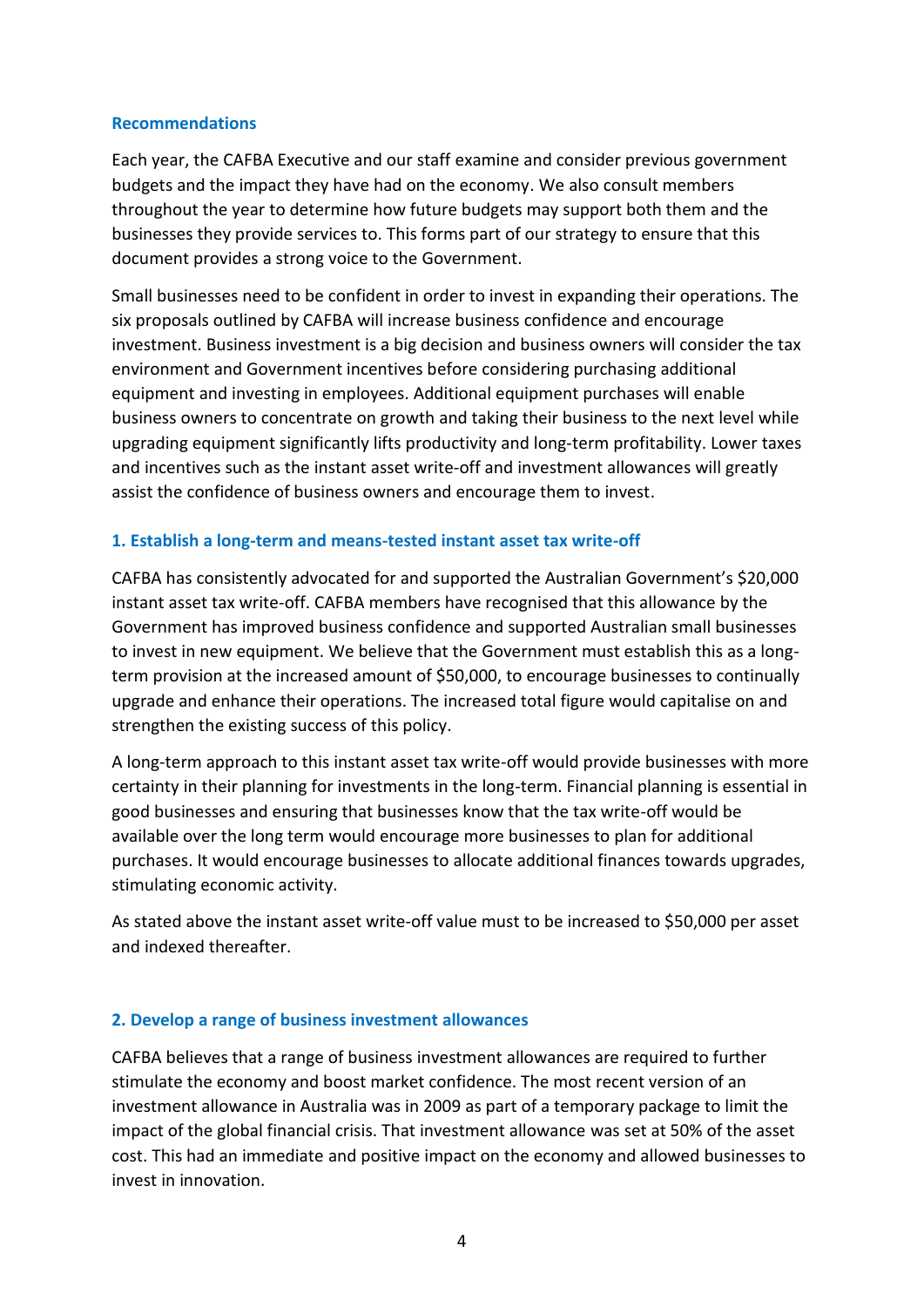The Australian economy is continuing to strengthen but businesses need incentives to invest and engage in more activity. Confidence is a key and a business investment allowance would improve business confidence. It is clear that the investment allowance will increase purchases across the economy. There are some 2.1 million small businesses in Australia and the more of them that are purchasing goods the greater the movement of cash through the economy and the better the business returns. In turn, this creates additional revenue for the government due to increased GST revenue from the increased spending.

CAFBA believes that a range of new indexed investment allowances should be available to businesses with a turnover of less than \$10 million, which would work in conjuntion with the Instant Asset Write Off. While larger, industry-specific allowances should be developed, a broad general investment allowance should be made available for assets in excess of \$50,000 and include:

- an additional 50% tax deduction available for capital purchases over \$50,000
- eligible assets will be tangible and depreciable
- commitment to invest must be made between certain dates
- eligible assets must be installed and ready for use by a certain date
- eligible assets must cost between \$50,000 and \$2,000,000 (excluding GST)
- eligible assets may be new or used.

Previous investment allowances have applied to new and/ or demonstrator plant, equipment, and motor vehicles. CAFBA believes that any new allowance should apply to both new and used plant, equipment and motor vehicles, as used assets are usually purchased in Australia from Australian suppliers, which assists the Australian economy rather than offshore suppliers. An allowance that applies only to new assets could result in offshore purchases and could seriously disadvantage local second-hand sales.

The investment allowances that we advocate for are temporary and targetted. The investment allowances would be an additional tax deduction and would have an immediate and quantifiable effect. CAFBA believes it will have a greater incentive value than a small reduction in company tax, which is difficult to quantify and has far less impact on day to day operations.

CAFBA believes an investment allowance will have the necessary positive impact on the economy to increase capital expenditure, with the flow on effect of increasing employment and therefore government revenue.

# **3. Securing investment in Australia**

CAFBA believes that we need more government policies to encourage more companies to invest in Australia. Targetted tax relief for such investments, as well as research and innovation partnerships with government, need to be expanded. While the current tax environment is positive, we believe that more specific allowances need to be made to encourage investment.